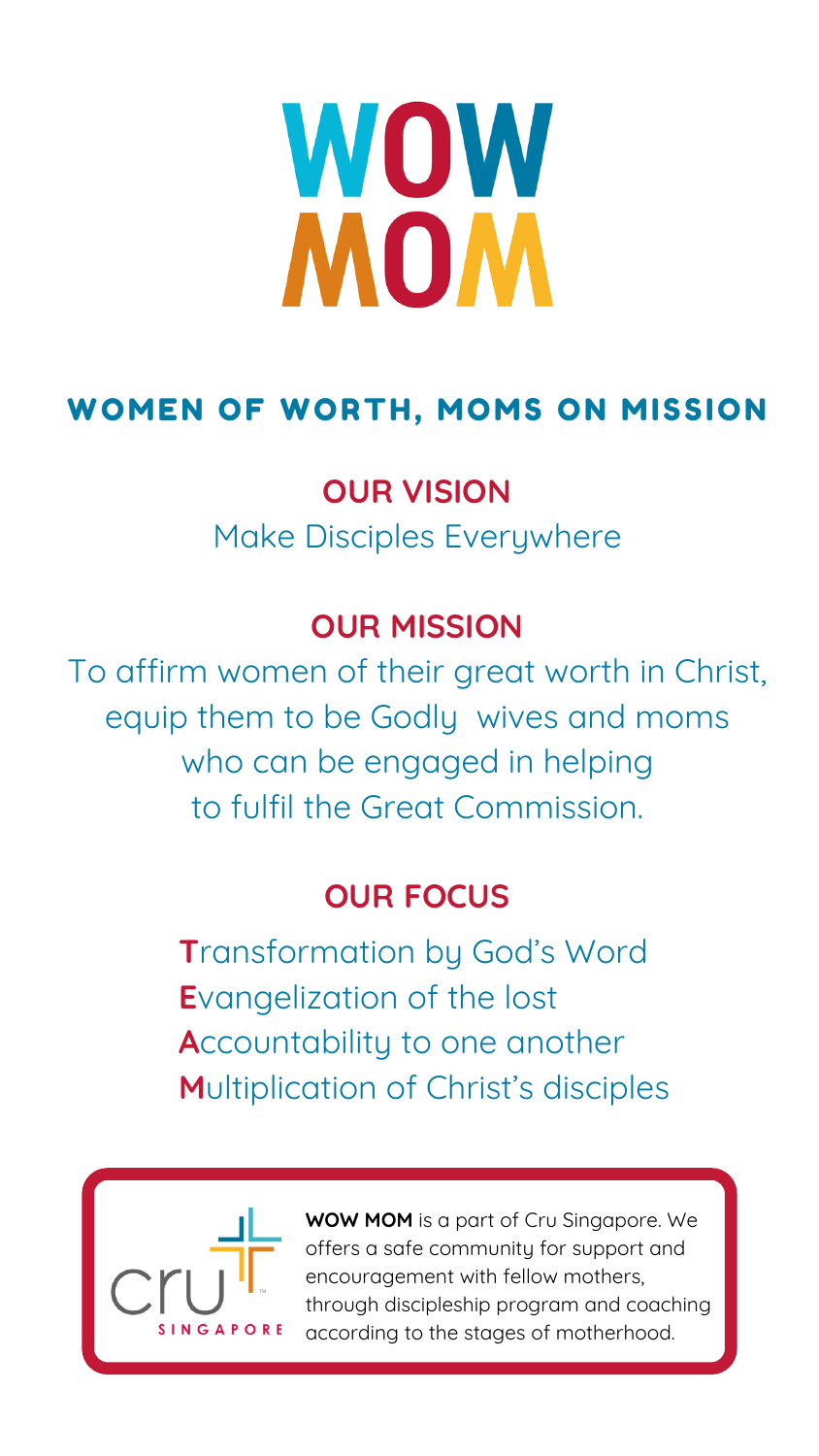**OUR SMALL GROUPS' HABITS S**afety & confidentiality **H**elp in prayer & practical ways **A**uthenticity & transparency **R**espect & care for

each other **E**ncouragement & growth

## WOW MOM

By God's grace, each leader is to… Listen to & love her members **A**ffirm & appreciate them **M**inister with God's help **P**ray regularly for them

> By God's grace, each member is to... **F**aithful **A**vailable **I**nitiative **T**eachable **H**eart for God

> > Be punctual. If you arrive late, please enter quietly, so as to not disrupt the

> > > meeting.

- Keep your sharing within 5 minutes, so everyone in the group will have a turn to share.
- We are to commit ourselves to attend our group meetings/ events regularly. Inform your leader if you can't attend.
- Listen with focus while the leader/member is talking. Don't engage into small talk.
- No promoting/ soliciting any form of sales to our members & guests.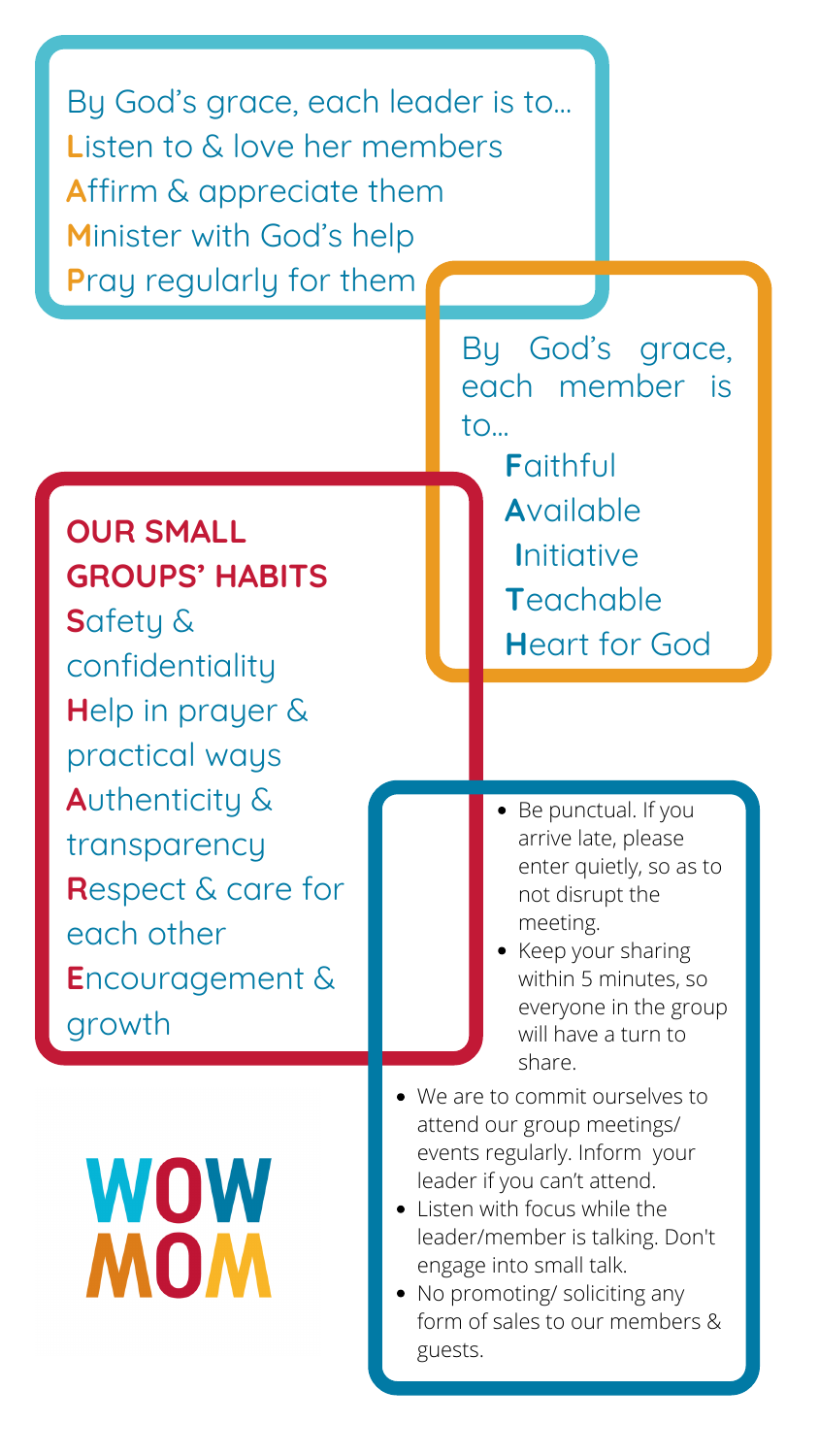- 1. God can meet all my needs.
- 2.I am special & priceless, a Victor in Christ, not a victim of circumstances.
- 3.I can only change myself, not others.
- 4. God's design for marriage: one man with one woman to be together till death do us part.
- 5.I am called to be my husband's helper through respecting & submitting to him.
- 6. God's definition for family: one father (male), one mother (female) and their children.
- 7.I am responsible to nurture my children, esp. during their formative years (0- 12 years) according to

#### **Our 8 Beliefs**

God's truths & principles. 8.I am to evangelize & disciple other women. **By God's grace, everyone will know that I truly follow Jesus.**

- Ps. 23:1; Isa. 40:11; Jer. 17:7-8; Lam. 3:21-25; Ps. 37:5; Ps. 81:10b; Ps. 91:4; Matt. 6:31-33; Matt. 7:7; 1 Cor. 12:9a; Eph. 1:7-8; Eph. 3:18-20; Phil. 4:6-7; 1. Phil. 4:13; Phil. 4:19; 1 Thess. 5:24; 1 Thess. 2:16-17; Heb. 13:5-6; James 1:17; 1 Pet. 5:7.
- 2.Isa. 43:4a; Jer. 31:3b; Deut. 32:10; Ps. 139:13-16; Matt. 10:29-31; Rom. 5:8; Rom. 8:38-39; 1 Cor. 15:10a; Eph. 1:4-5,7; Eph. 2:10; Col. 3:12a; 1 Thess. 1:4b; 1 Pet. 2:4-5; 1 Pet. 2:9; 1 Jn. 4:10.
- 3.Matt. 7:3-5; Job 22:29b; Ps. 139:23-24; Pro. 22:4; Isa. 57:15; Matt. 11:29; Lk. 6:37; Jn. 7:17; Jn. 10:18; Rom. 8:29a; Rom. 12:2; Phil. 4:4; Heb. 5:8; 1 Pet. 1:6b-7; 2 Pet. 3:18a
- Gen. 2:18-25; Mal. 2:15-16; Mk. 10:11-12; Matt. 19:4-6; Rom. 7:3a; 1 Cor. 7:10-11; 1 Cor. 7:12-14a; 1 Cor. 7:16 & 39; Eph. 5:29b-33a; Heb. 13:4.5. 4.
- Gen. 2:18; Pro. 12:4; 14:1; 19:13b; 21:9; 31:11-12; 1 Cor. 7:34b-35; 11:3; Eph. 5:5-9; Col. 3:18; 3:23; Tit. 2:5; 1 Pet. 3:1-2; 1 Pet. 3:4-5. 5.
- $6.$ Refer to #4.
- 7.Pro. 22:6; Deut. 6:4-9; 1 Sam. 12:23; Ps. 78:5b-7; Matt. 7:24-27; Matt. 25:23; Mal. 4:6; Eph. 6:4; Col. 3:21; 1 Thess. 2:7; 1 Tim. 3:4-5; 1 Tim. 5:9b-10; 3 Jn. 4.
- Gen. 12:1-3; Isa. 6:8; Matt. 28:18-20; Matt. 9:37-38; Mk. 16:15; Lk. 19:10; Jn. 20:21; Acts 1:8; Rom. 1:16; Rom. 10:14-15; Rom. 10:16-17 8. Adapted from Taiwan Campus Crusade Women's Ministry with permission

#### **Bible references**